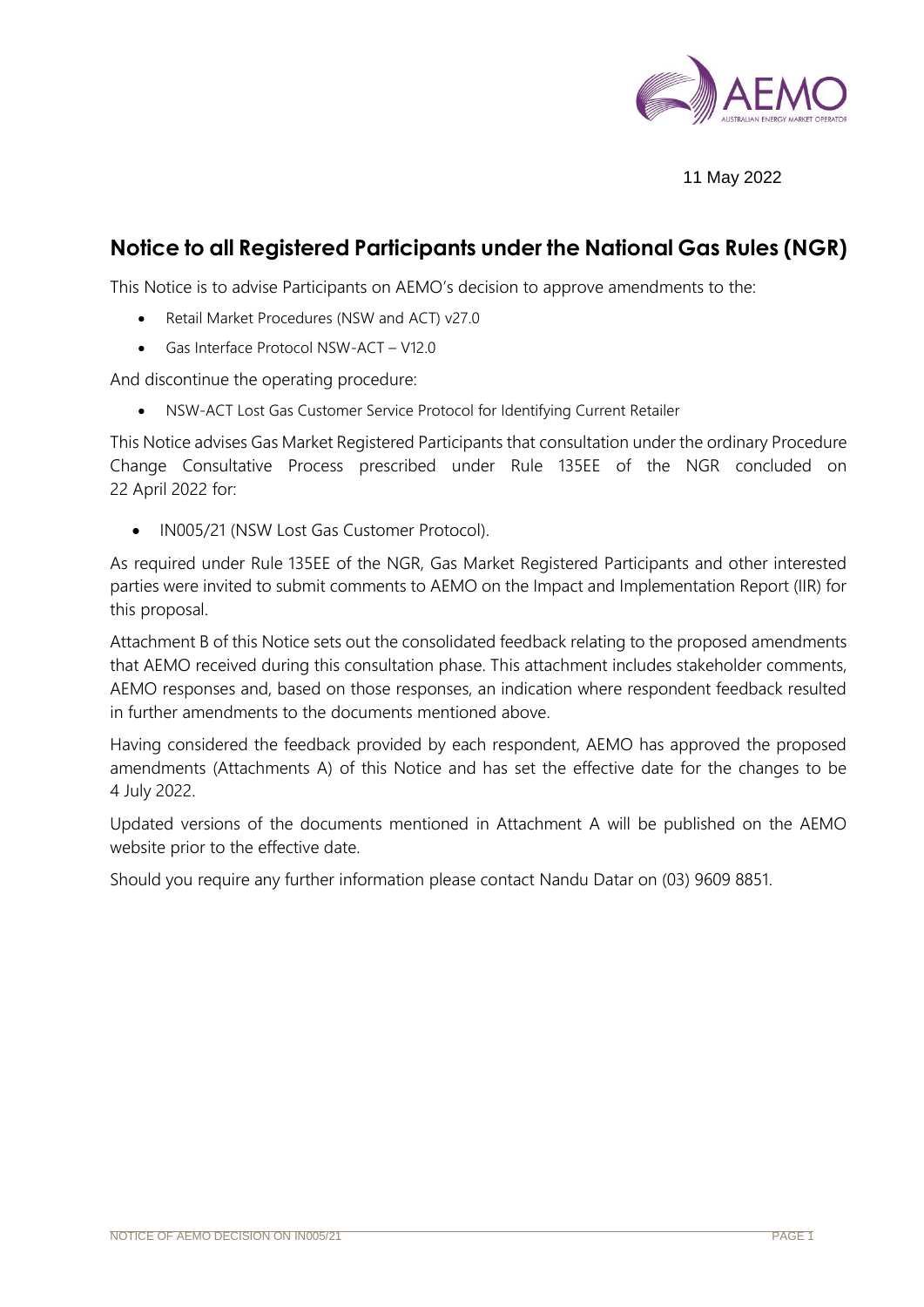

## **ATTACHMENT A – DOCUMENTATION CHANGES**

Changes are shown against  $v27.0$  of the RMP (NSW/ACT). Blue underline means addition and red strikeout means delete.

#### **Extract from Retail Market Procedures (NSW/ACT)**

### 1.1.2 WAGGA WAGGA AND TAMWORTH

- (c) The following provisions of these Procedures apply to *Network Operators* in respect of the Wagga Wagga and Tamworth *network sections*:
	- (i) this clause 1.1.2;
	- (ii) clause 1.2.1 (Definitions) the definitions of *business day*, *gas day*, *hot water meter* and all other defined terms necessary to give meaning and effect to this clause 1.1.2, including any provision specified in this paragraph (c);
	- (iii) clause 1.2.2 (Interpretation);
	- (iv) clause 3.6.4 (Calculation of energy data hot water meters), consistent with the calculation in example 5 of clause 1.2.2(g) and as if the *common factor* were the water conversion factor as defined in that example;
	- (v) clause 4.2(b) (De-energising or disconnecting basic meters by Users);
	- (vi) clause 4.3 (Meter upgrade or downgrade), provided that the time by which the *Network Operator* is to provide information under paragraphs (c) and (d) is 5.00 pm on the 2nd *business day* before the relevant *meter* is to be upgraded or downgraded (as applicable), not the 2nd *business day* afterwards;
	- (vii) Chapters 6 and 11 (Customer transfer process and Customer transfer error correction process), subject to paragraph (f);
	- (viii) There is no clause 1.1.2 (c) (viii)
	- (viii) Chapter 10 (Lost gas customer process); and
	- (ix) Attachment 4 (Wagga Wagga and Tamworth information);

# CHAPTER 10. THERE IS NO CHAPTER 10 CHAPTER 10. LOST GAS CUSTOMER PROCESS

#### 10.1LOST GAS CUSTOMER SERVICE PROTOCOL

- (a) *AEMO* may provide a service that enables a *Customer* to find out the identity of the current *FRO* of the *delivery point* at which that *Customer* is supplied with *gas* ("**lost** *gas* **customer service**").
- (b) The lost *gas* customer service must be provided in accordance with a protocol ("**Lost Gas Customer Protocol**").

#### 10.1.1 AMENDMENT

The Lost Gas Customer Protocol may only be amended by *AEMO* when such amendments are agreed with the recognised energy industry ombudsman for New South Wales and after undertaking one of the following consultative processes:

the ordinary process for making Procedures under section 135EE of the Rules; or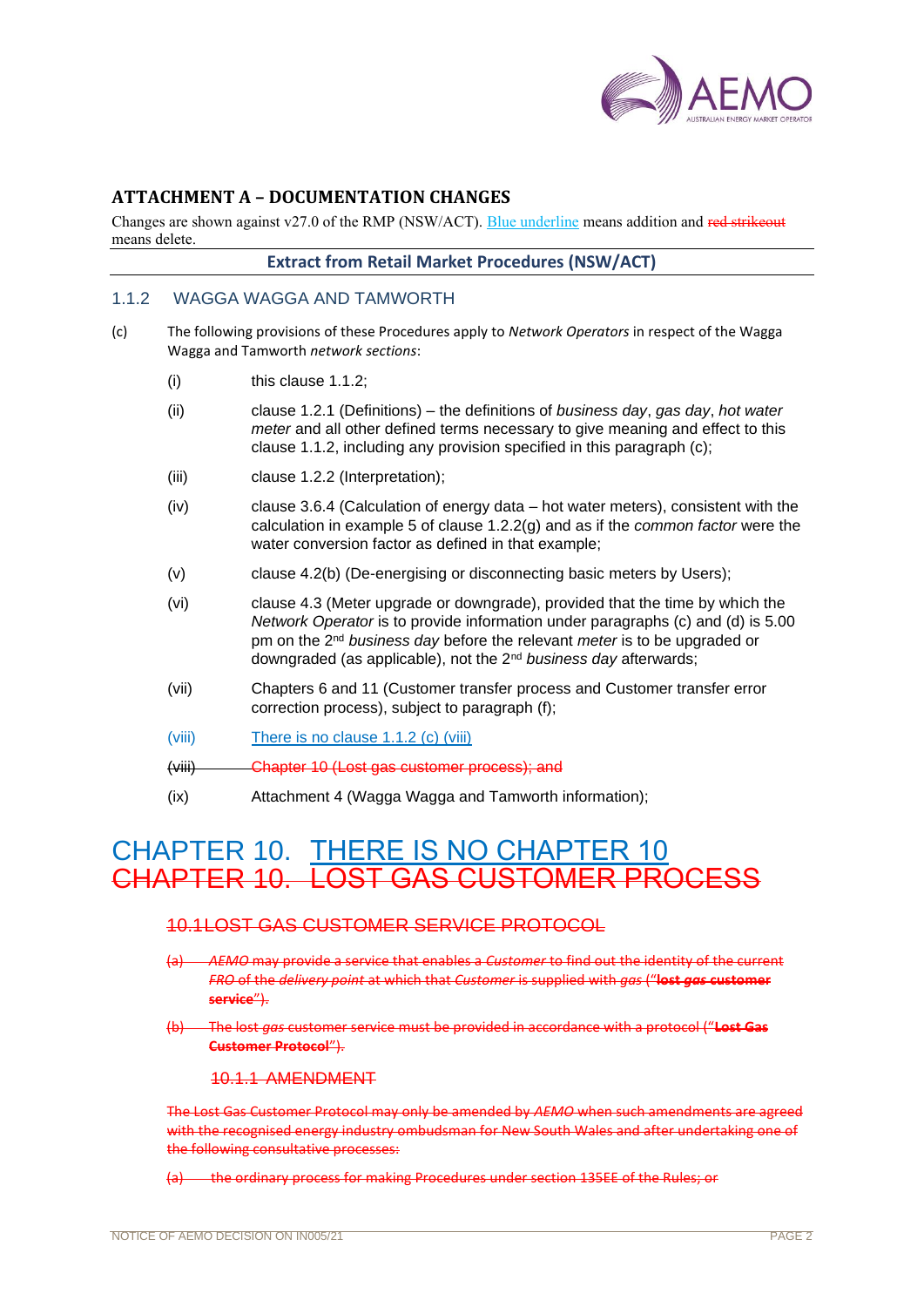

(b) the expedited process for making Procedures under section 135EF of the Rules.

## 10.1.2 PUBLICATION

*AEMO* must *publish* the Lost Gas Customer Protocol as amended from time to time.

#### 10.1.3 EFFECT

*Network Operator*s, *Retailers* and *AEMO* must comply with, and are bound by, the Lost Gas Customer Protocol in respect of the provision of information, giving of notice, delivery of notices or documents and making of requests, and the receipt of information, notices and documents or requests.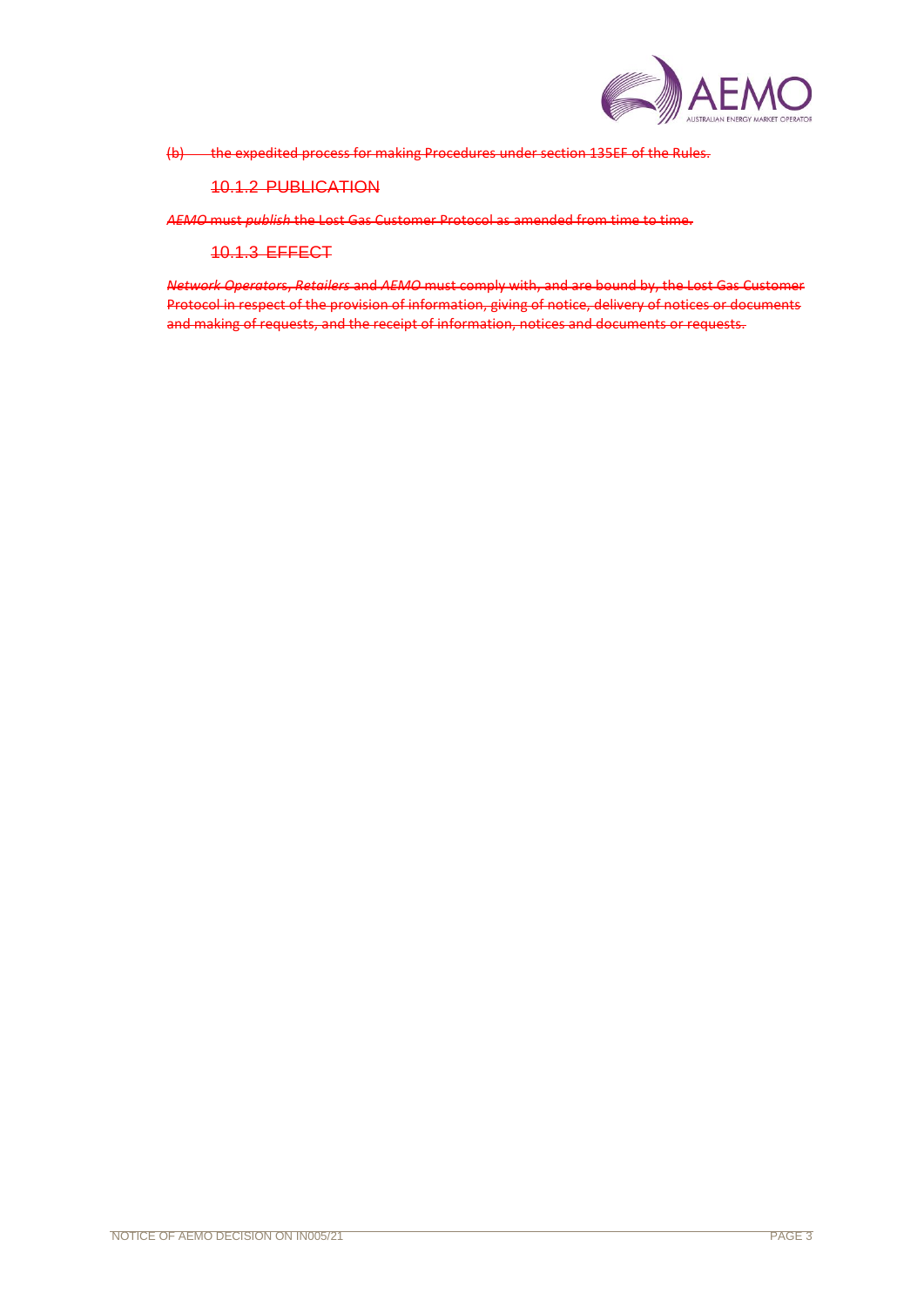

# **ATTACHMENT B**

Consolidated feedback for IN005/21 Impact and Implementation Report (IIR) (NSW Lost Gas Customer Protocol) Section 1 - General Comments on the Impact and Implementation Report IIR).

| <b>Topic</b>                        | Item# | Who    | <b>Response Received</b>                                        | AEMO response       |
|-------------------------------------|-------|--------|-----------------------------------------------------------------|---------------------|
| Sections 1 to 9 of the IIR sets out |       | Jemena | JGN concurs with AEMO's assessment and supports the             | AEMO notes Jemena's |
| AEMOs critical examination of       |       |        | proposal on the basis of:                                       | support.            |
| the proposal.                       |       |        | anticipated low annual request volumes;                         |                     |
|                                     |       |        | no identified conflict with Access Arrangements; and            |                     |
| Does your organisation supports     |       |        | no anticipated case charges being applied by EWON<br>$\bullet$  |                     |
| AEMO's examination of the           |       |        | onto Jemena for these requests.                                 |                     |
| proposal?                           |       |        | National Energy Retail Law (NERL) clause 85 covers the          |                     |
|                                     |       |        | obligation on Retailers and Network Operators to provide        |                     |
| If no, please specify areas in      |       |        | details of a customer's Retailer when requested by EWON.        |                     |
| which your organisation disputes    |       |        | National Energy Retail Rules (NERR) Rule 101 (1) provides for   |                     |
| AEMO examination proposal and       |       |        | a shared customer to obtain assistance to resolve an            |                     |
| include information that supports   |       |        | enquiry.                                                        |                     |
| your organisation rational why      |       |        | There is a very low probability of the Network Operator         |                     |
| you do not support AEMO             |       |        | record of the current FRO being temporarily not aligned with    |                     |
| examination.                        |       |        | AEMO's records at points in time e.g. error correction          |                     |
|                                     |       |        | transfer in-flight, transfers in-flight or COM transactions not |                     |
|                                     |       |        | received or not processed.                                      |                     |
|                                     |       |        | AEMO's registry is the market source of truth for the MIRN      |                     |
|                                     |       |        | to FRO relationship. B2B transactions, retailer and network     |                     |
|                                     |       |        | operator systems and processes follow this primacy.             |                     |
|                                     |       |        | There may be rare circumstances relating to EWON FRO            |                     |
|                                     |       |        | identity requests where the Network Operator needs to           |                     |